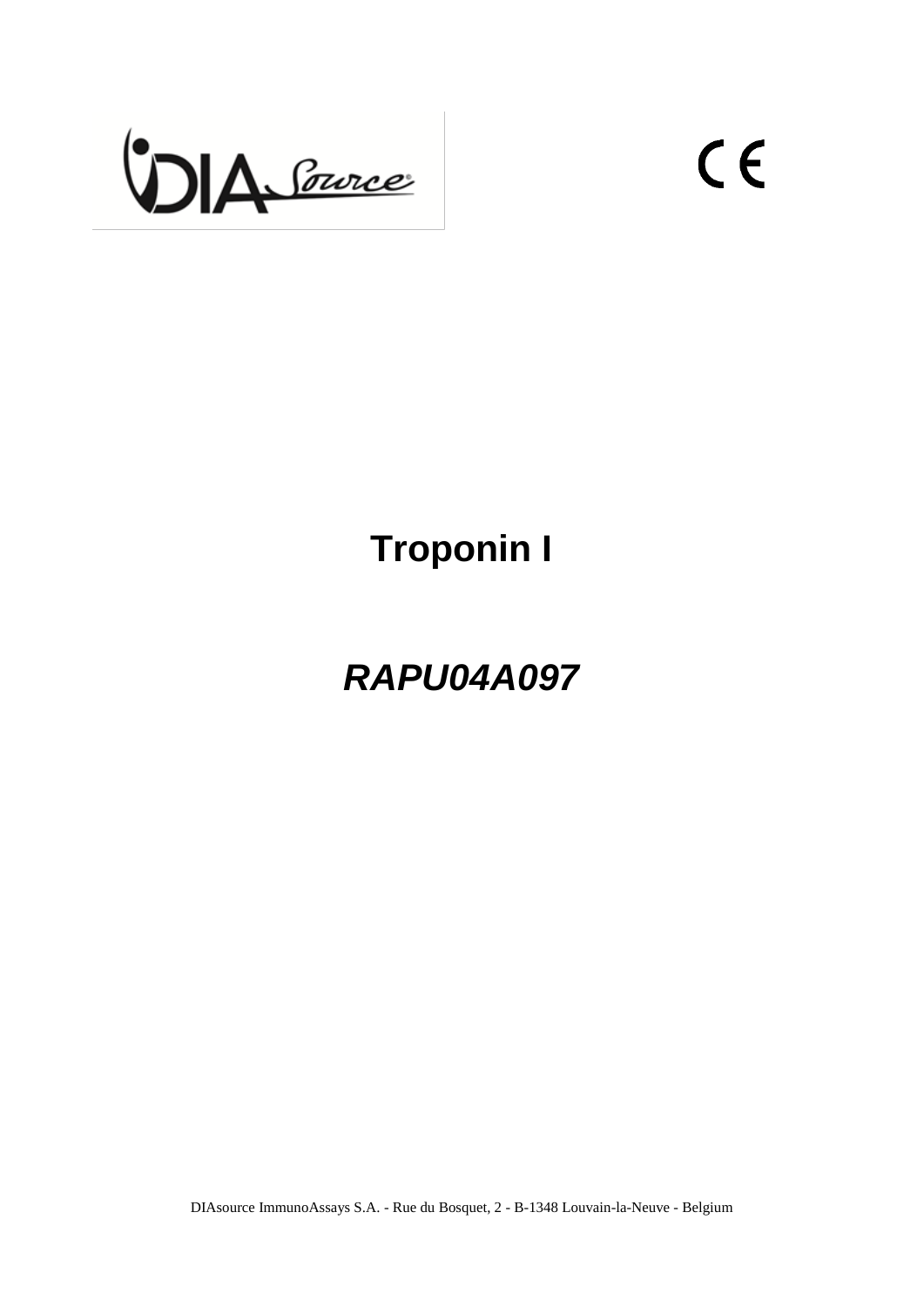Version : 190717-1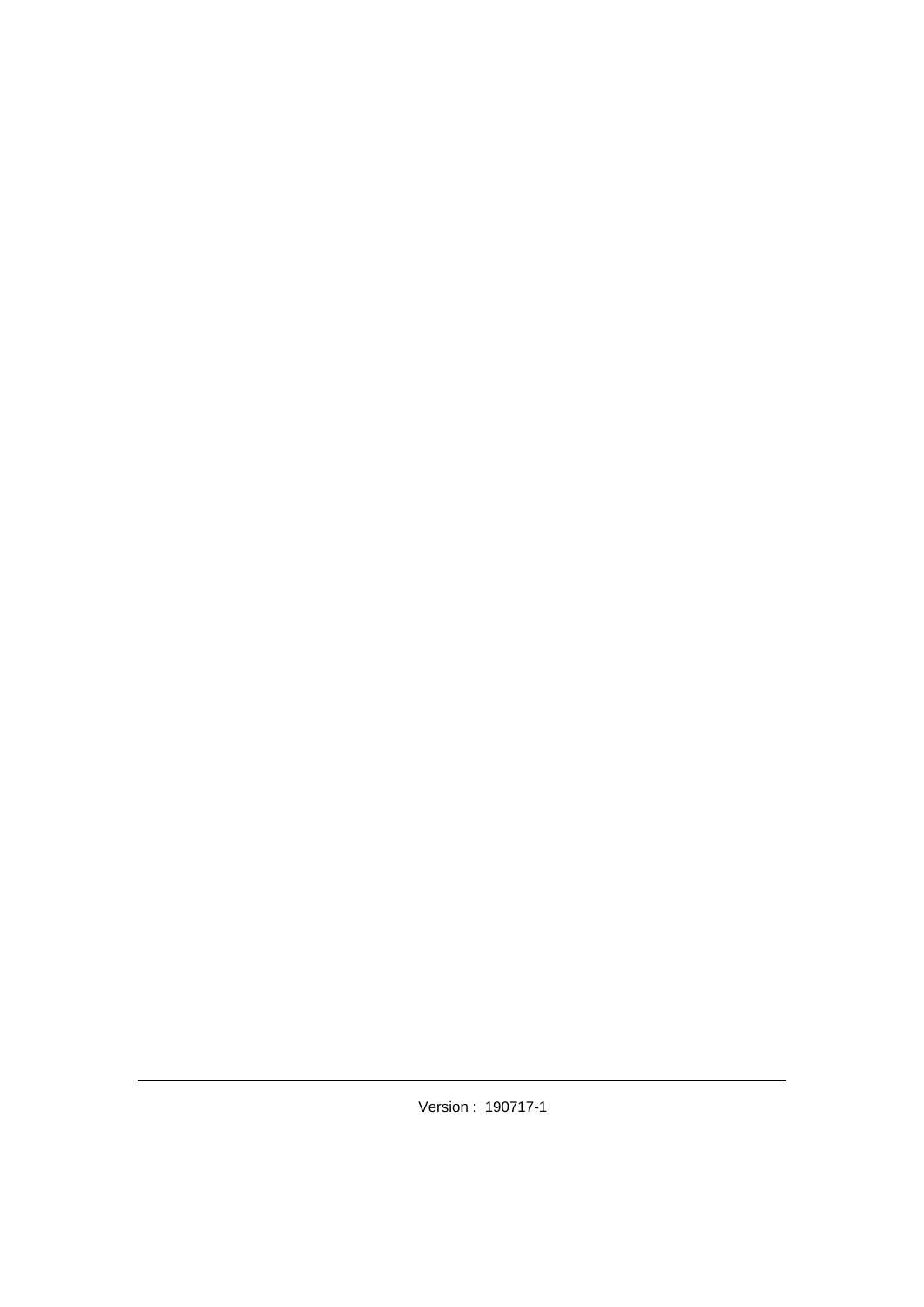## **Resume of change :**

| <b>Previous Version:</b>     | <b>Current Version:</b>  |
|------------------------------|--------------------------|
| 111123-1                     | 190717-1                 |
| Ancient protocol             | New protocol             |
| $: 111123 - 1$<br><b>LOT</b> | <b>Version: 190717-1</b> |
| P.I. Number: 111123-1        | P.I. Number cleared      |
| No history                   | History added            |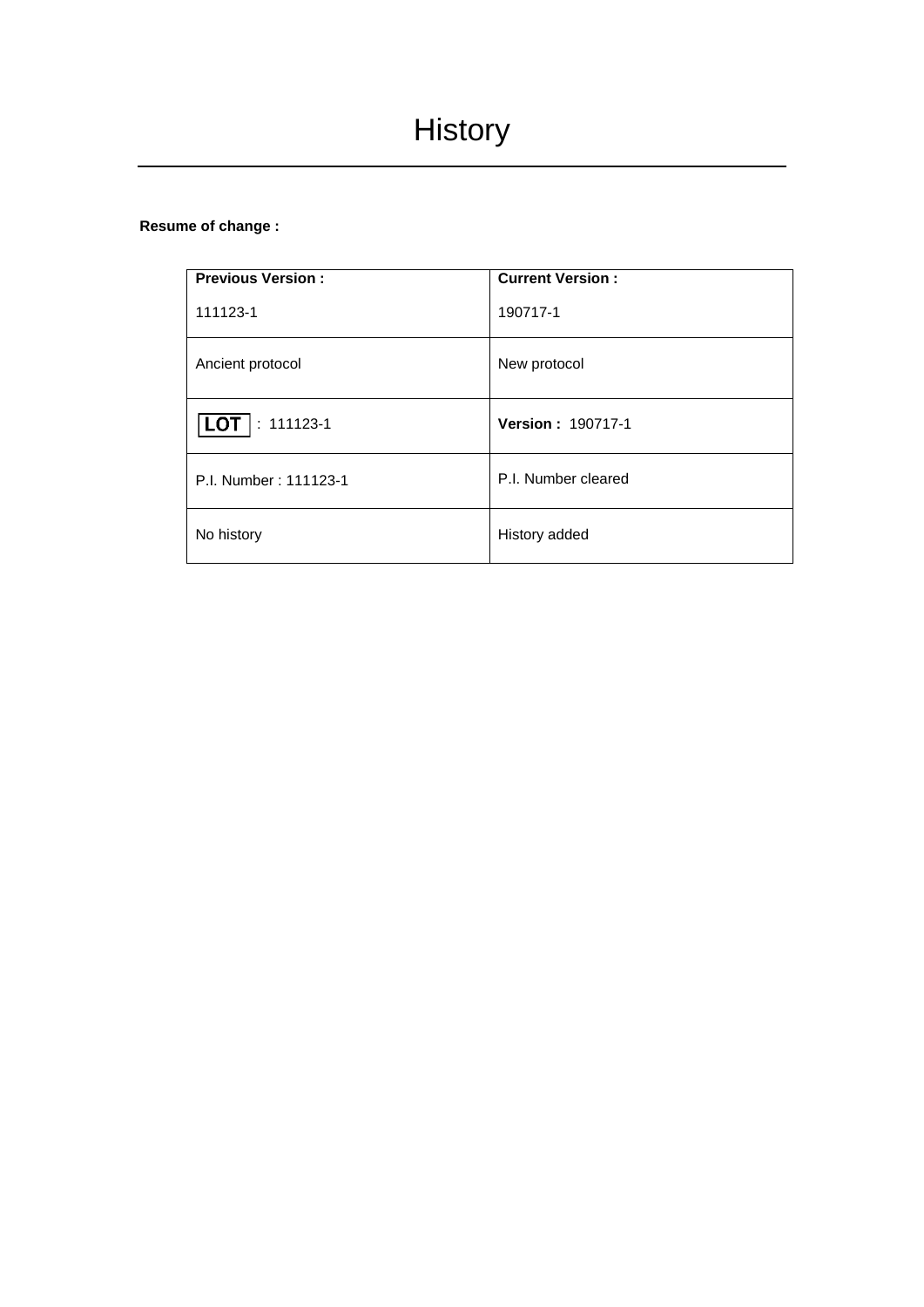## **Troponin I**

## **In-vitro diagnostic test for the qualitative detection of human cardiac Troponin I**

### **in whole blood, serum or plasma**

## **RAPU04A097**

## *IN VITRO DIAGNOSTIC*

DIAsource ImmunoAssays SA - Rue du Bosquet 2, B-1348 Louvain-la-Neuve, Belgium - Tel: +32 10 84 99 11 - Fax : +32 10 84 99 90

### **INTENDED USE**

The DIAsource Troponin I Test is a rapid chromatographic immunoassay for the qualitative detection of human cardiac Troponin I in whole blood, serum or plasma as an aid in the diagnosis of myocardial infarction (MI).

#### **SUMMARY AND EXPLANATION OF THE TEST**

Cardiac Troponin I (cTnI) is a protein found in cardiac muscle with a molecular weight of 22.5 kDa. 1 Troponin I is part of a three subunit complex comprising of Troponin T and Troponin C. Along with tropomyosin, this structural complex forms the main component that regulates the calcium sensitive ATPase activity of actomyosin in striated skeletal and cardiac muscle. 2 After cardiac injury occurs, Troponin I is released into the blood 4-6 hours after the onset of pain. The release pattern of cTnI is similar to CK-MB, but while CK-MB levels return to normal after 72 hours, Troponin I remains elevated for 6-10 days, thus providing for a longer window of detection for cardiac injury. The high specificity of cTnI measurements for the identification of myocardial damage has been demonstrated in conditions such as the perioperative period, after marathon runs, and blunt chest trauma. 3 cTnI release has also been documented in cardiac conditions other than acute myocardial infarction (AMI) such as unstable angina, congestive heart failure, and ischemic damage due to coronary artery bypass surgery. 4 Because of its high specificity and sensitivity in the myocardial tissue, Troponin I has recently become the most preferred biomarker for myocardial infarction. 5

The DIAsource Troponin I Test is a simple test that utilizes a combination of anti-cTnI antibody coated particles and capture reagent to detect cTnI in whole blood, serum or plasma. The minimum detection level is 0.5ng/mL.

#### **PRINCIPLE**

The DIAsource Troponin I Test is a qualitative, membrane based immunoassay for the detection of cardiac Troponin I (cTnI) in whole blood, serum or plasma. In this test procedure, capture reagent is immobilized in the test line region of the test. After specimen is added to the specimen well of the cassette, it reacts with anti-cTnI antibody coated colloid gold particles in the test. This mixture migrates chromatographically along the length of the test and interacts with the immobilized capture reagent. The test format can detect cardiac Troponin I (cTnI) in specimens. If the specimen contains cardiac Troponin I (cTnI), a colored line will appear in the test line region, indicating a positive result. If the specimen does not contain cardiac Troponin I (cTnI), a colored line will not appear in this region, indicating a negative result. To serve as a procedural control, a colored line will always appear in the control line region, indicating that proper volume of specimen has been added and membrane wicking has occurred.

#### **SPECIMEN COLLECTION AND PREPARATION**

• This test can be used for whole blood, plasma, and serum samples. If serum samples are to be used, collect the blood in a tube without anticoagulant and allow clotting for at least 25 minutes before centrifugation. Whole blood or plasma samples using heparin or EDTA as the anticoagulant can be used for testing with this product. Other blood anticoagulants have not been evaluated. Each laboratory should determine the acceptability of its own blood collection tubes and serum separation products. Variation in these products may exist between manufacturers and, at times, from lot-to-lot. Use only clear , non-hemolysed specimens.

- The samples should be collected under standard laboratory conditions.
- Optimal results were obtained when patient samples were tested immediately after collection. Whole blood samples should be used within 4 hours after collection. Plasma or serum samples may be refrigerated for 24 hours at 2-8°C. If testing cannot be performed within 24 hours, or for shipment of samples, freeze at -20°C or colder.<sup>12,13</sup>
- Sodium azide can be added as a preservative up to 0.1% without affecting the test results.
- Refrigerated or frozen serum or plasma specimen should reach room temperature and be homogeneous prior to testing

#### **REAGENTS**

The test contains anti-cTnI antibody coated colloid gold particles and capture reagent coated on the membrane.

#### **PRECAUTIONS**

- For professional in vitro diagnostic use only. Do not use after expiration date.
- Do not eat, drink or smoke in the area where the specimens or kits are handled.
- Do not use test if pouch is damaged.
- Handle all specimens as if they contain infectious agents. Observe established precautions against microbiological hazards throughout all procedures and follow the standard procedures for proper disposal of specimens.
- Wear protective clothing such as laboratory coats, disposable gloves and eye protection when specimens are assayed.
- The used test should be discarded according to local regulations.
- Humidity and temperature can adversely affect results.

#### **STORAGE AND STABILITY**

- Store as packaged in the sealed pouch either at room temperature or refrigerated (2-30°C). The test is stable through the expiration date printed on the sealed pouch. The test must remain in the sealed pouch until use.
- Do not freeze
- ⚫ Do not use beyond the expiration date.

#### **MATERIALS PROVIDED**



20 Troponin Test Cassettes

 20 Droppers Buffer 1, 3 ml

Catalogue nr: RAPU04A097 **Revision nr: 190717-1** Revision nr: 190717-1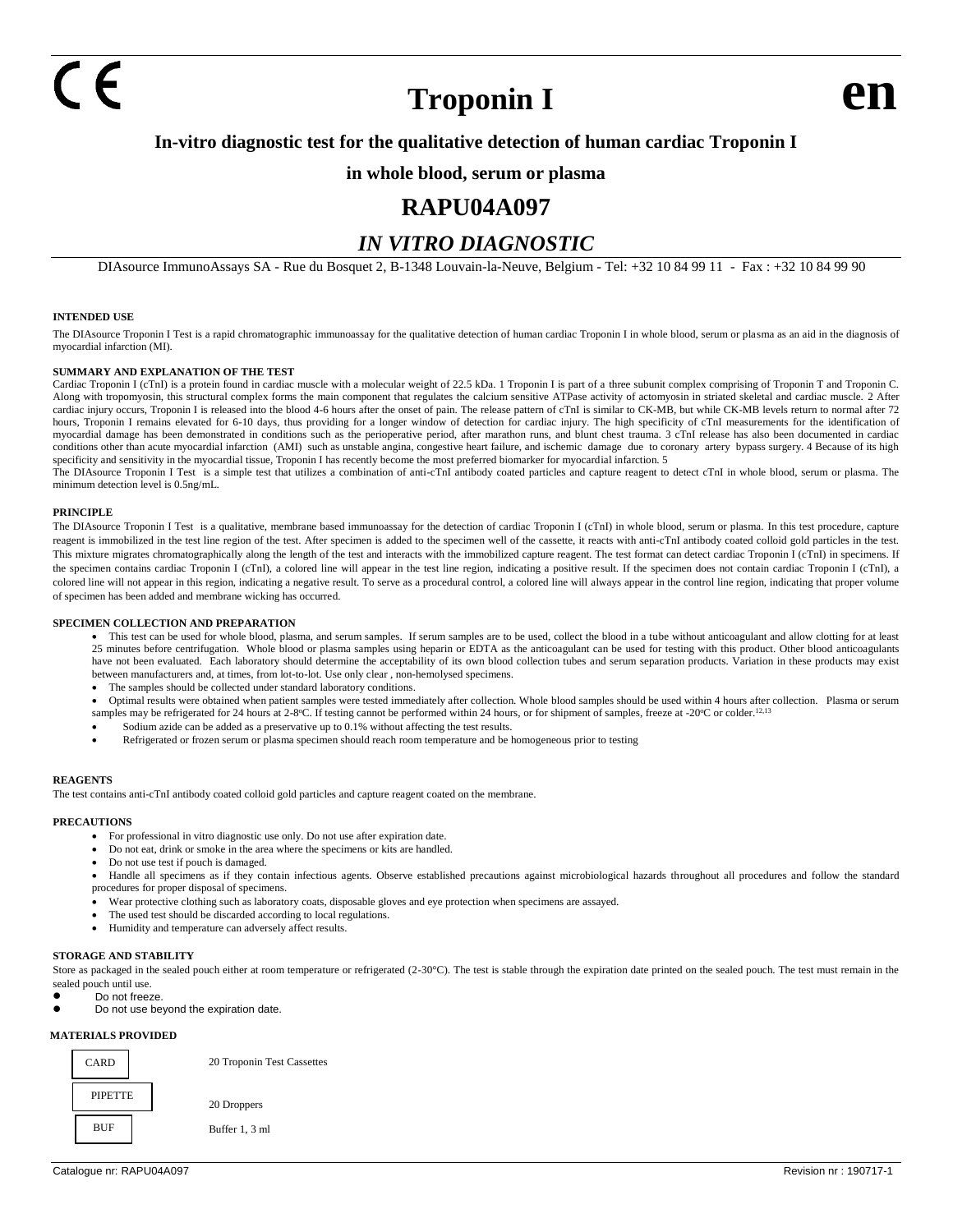⚫ Package insert

#### **MATERIALS REQUIRED BUT NOT PROVIDED**

- ⚫ Specimen Collection Containers (For fingerstick whole blood)
- Centrifuge
- Timer
- Lancets
- ⚫ Heparinized capillary tubes and dispensing bulb

#### **TEST PROCEDURE**

#### **Allow the test, specimen, buffer and/or controls to reach room temperature (15-30°C) prior to testing.**

- 1. Bring the pouch to room temperature before opening it. Remove the test cassette from the sealed pouch and use it as soon as possible.
- 2. Place the cassette on a clean and level surface.

#### For **Serum or Plasma** specimen:

Hold the dropper vertically and transfer 2 drops of serum or plasma (approximately 50  $\mu$ L) to the specimen well, then add 1 drop of buffer (approximately 40  $\mu$ L), and start the timer. See illustration below.

#### For **Venipuncture Whole Blood** specimen:

Hold the dropper vertically and transfer 3 drops of whole blood (approximately 75 µL) to the specimen well, then add 1 drop of buffer (approximately 40 µL), and start the timer. See illustration below.

### For **Fingerstick Whole Blood** specimen:

- To use a capillary tube: Fill the capillary tube and transfer approximately 75 µL of fingerstick whole blood specimen to the specimen well of test cassette, then add 1 drop of buffer (approximately  $40 \mu L$ ) and start the timer. See illustration below.
- To use hanging drops: Allow 3 hanging drops of fingerstick whole blood specimen (approximately 75 µL) to fall into the specimen well of test cassette, then add 1 drop of buffer (approximately  $40 \mu L$ ) and start the timer. See illustration below.
- 3. Wait for the colored line(s) to appear. Read results at 10 minutes. Do not interpret the result after 20 minutes.



#### **INTERPRETATION OF THE TEST**

#### **(Please refer to the illustration above)**

**POSITIVE**:\* Two lines appear. One colored line should be in the control line region (C) and another apparent colored line should be in the test line region (T).

\*NOTE: The intensity of the color in the test line region (T) will vary depending on the concentration of cardiac Troponin I (cTnI) present in the specimen. Therefore, any shade of color in the test line region (T) should be considered positive.

**NEGATIVE**: One colored line appears in the control line region (C). No line appears in the test line region (T).

**INVALID**: Control line fails to appear. Insufficient specimen volume or incorrect procedural techniques are the most likely reasons for control line failure. Review the procedure and repeat the test with a new test. If the problem persists, discontinue using the test kit immediately and contact your local distributor.

#### **QUALITY CONTROL**

A procedural control is included in the test. A colored line appearing in the control line region(C) is considered an internal procedural control. It confirms sufficient specimen volume, adequate membrane wicking and correct procedural technique.

Control standards are not supplied with this kit; however, it is recommended that positive and negative controls be tested as a good laboratory practice to confirm the test procedure and to verify proper test performance.

#### **LIMITATIONS OF THE TEST**

- 1. The Cardiac Troponin I Test Cassette (Whole Blood/Serum/Plasma) is for in vitro diagnostic use only. This test should be used for the detection of Troponin I in whole blood, serum or plasma specimens only. Neither the quantitative value nor the rate of increase in cTnI can be determined by this qualitative test.
- 2. The DIAsource Troponin I Test will only indicate the qualitative level of cTnI in the specimen and should not be used as the sole criteria for the diagnosis of myocardial infarction.
- 3. The DIAsource Troponin I Test cannot detect less than 0.5ng/mL of cTnI in specimens. A negative result at any time does not preclude the possibility of myocardial infarction.
- 4. As with all diagnostic tests, all results must be interpreted together with other clinical information available to the physician.
- 5. Some specimens containing unusually high titers of heterophile antibodies or rheumatoid factor (RF) may affect expected results. Even if the test results are positive, further clinical evaluation should be considered with other clinical information available to the physician.
- 6. High levels of Biotin (Such as supplements marketed for hair, skin, and nail growth) may interfere with the test result. Please consider Biotin interference as a possible error when a test result doesn't match the clinical presentation.6
- 7. There is a slight possibility that some whole blood specimens with very high viscosity or which have been stored for more than 1 day may not run properly on the test cassette. Repeat the test with a serum or plasma specimen from the same patient using a new test cassette.

#### **EXPECTED VALUES**

The DIAsource Troponin I Test has been compared with a leading commercial cTnI ELISA test, demonstrating an overall accuracy of 99.1%.

#### **PERFORMANCE CHARACTERISTICS**